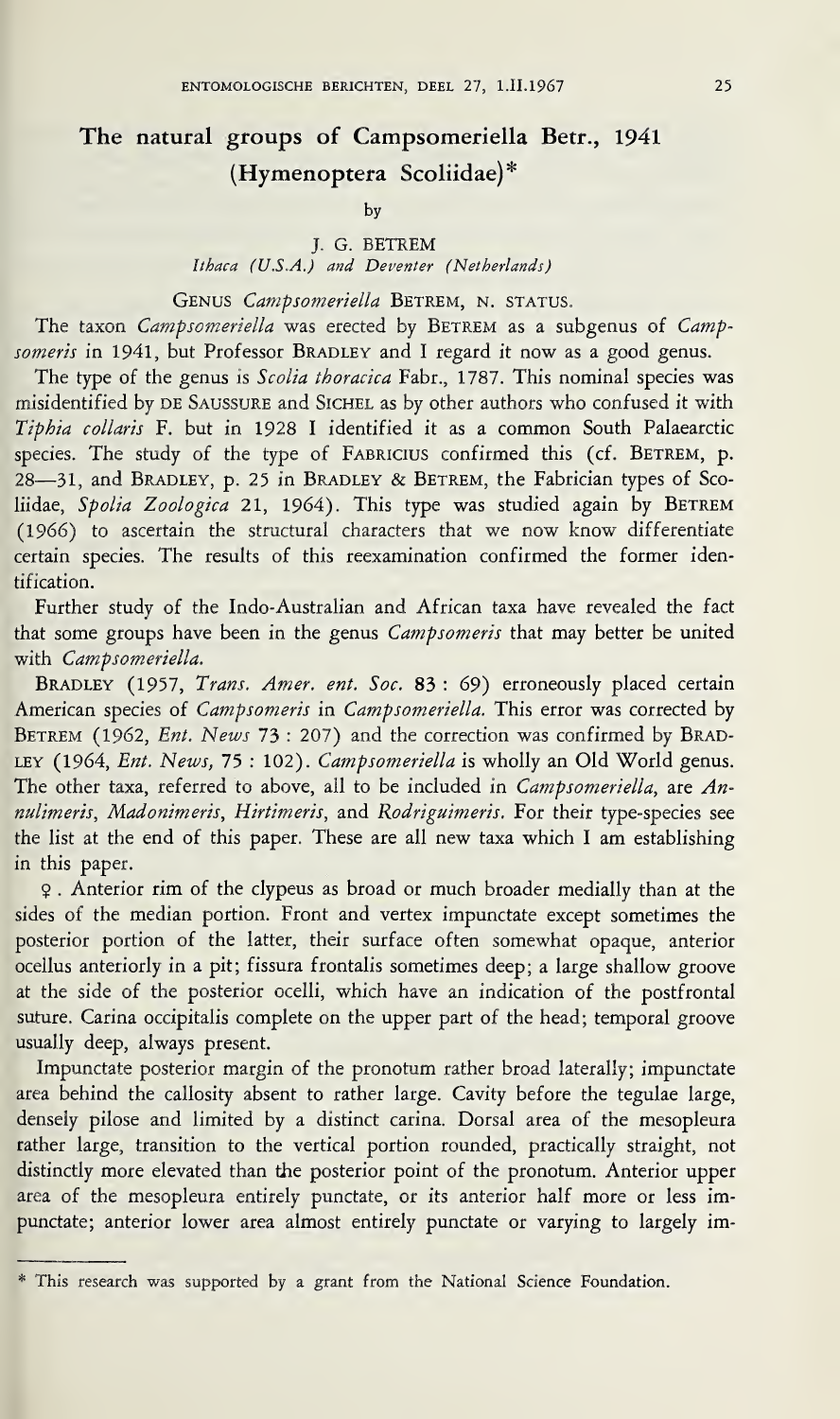punctate anteriorly; posterior upper area punctate but with its lower portion impunctate; lower half of the posterior lower mesopleural area rarely entirely punctate, upper half remotely punctate but usually at least posteriorly impunctate. Transition between the dorsal area and the vertical portion of the metapleura very sharp, carina-like; upper plate impunctate, rarely some punctures below the carina, in thoracica often finely punctate in part; lower plate remotely finely punctate, usually impunctate above and posteriorly.

Area horizontalis medialis not densely punctate, often almost impunctate, more or less pointed behind; area horizontalis lateralis impunctate on its anterior, inner corner, medially with large punctures, its posterior third normally punctate, but often very finely so; area posterior medialis practically entirely impunctate, in two species remotely punctate.

Wings fuliginous or basally more or less hyaline, apex always dark. First submarginal cell usually setose only medially along the hyaline stripe, rarely setose only above or also basally. Longer spur of tibiae III long and straight, rather acute; white to black depending on the subgenus.

Tergites very opaque; a subbasal cross-area of fine punctures on tergite 3(2), subapical row of punctures distinct; area between this row of punctures and the apical fringes impunctate except at the sides; sternites shining.

The males of this genus can usually be recognized easily by the palettes, which have an angular circumference and look therefore somewhat like those of the taxon Phalerimeris Betr., furthermore their head is usually broader than high, their scutellum and metanotum black, and their sternites entirely or almost entirely black. The males of C. annulata and C. collaris are exceptions because they have more yellow markings; this may be considered as a primitive condition.

The allocation of some males to certain African taxa is still doubtful. The systematics of the males give and will continue to give much trouble, because of their quite different coloration in different geographical regions. The resemblance of the males of different taxa is so great that we cannot always differentiate them at the moment. Therefore, we will restrict this paper to the females only.

KEY TO THE NATURAL GROUPS OF THE GENUS Campsomeriella

## Females

la. Basal portion of the carina lateralis extending somewhat beyond the spiracles. Spurs white. The impunctate area behind the callosity small to very small.<br>Males with no copulation brushes on the apical sternites. .Subgenus Annulimeris Betr. (7)

b. Basal portion of the carina lateralis not attaining the spiracle. Spurs black, or black basally but dark testaceous apically. First submarginal cell setose medially and anteriorly.(2)

2a. Area posterior medialis practically impunctate, rarely with remote fine punctures. Vestiture never entirely rufous-brown. Area horizontalis medialis triangularly protruded medially. Last sternites of the abdomen of the males with copulation brushes. . . . . Subgenus Campsomeriella Betr. (3)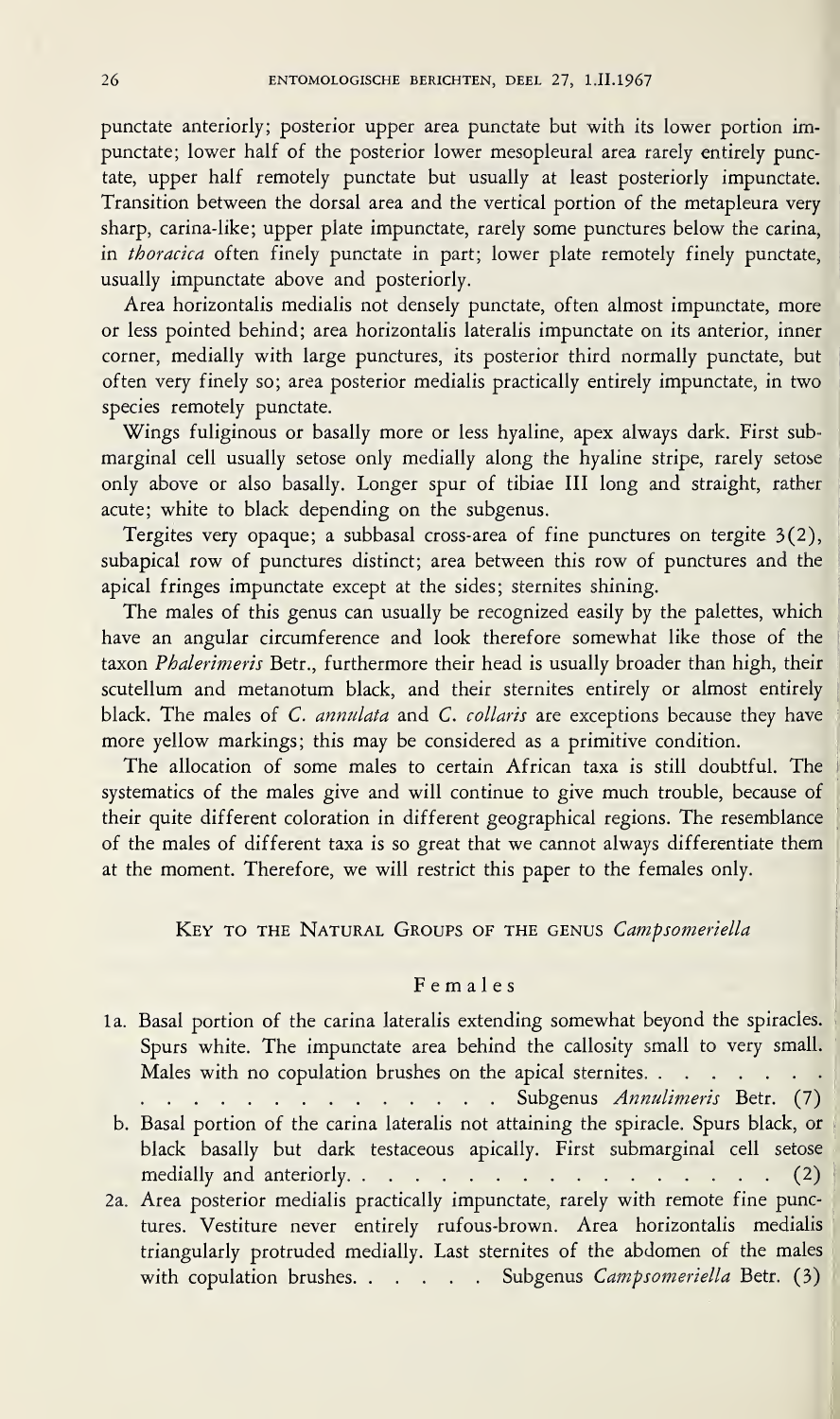b. Body entirely covered with yellow-brown setae. Areae posteriores rather deeply punctate. Impunctate area behind the callosities rather large, almost reaching the posterior corner of the pronotum. Anterior upper area of the mesopleura entirely coarsely punctate; anterior lower area with a median impunctate area above; posterior upper area in greater part impunctate, posterior lower area in greater part remotely punctate; upper plate of the metapleura with fine punctures above, lower plate in greater part remotely punctate. Area horizontalis medialis with a median tubercle, not triangularly protruded. Longer spur talis medialis with a median tubercle, not triangularly protruded. Longer spur<br>long, weakly spatulate. Islands Northeast of Madagascar. punctures above, lower plate in greater part remotely punctate. Area horizontalis medialis with a median tubercle, not triangularly protruded. Longer spur<br>long, weakly spatulate. Islands Northeast of Madagascar. . . . . . 3a. Impunctate area on the anterior half of the mesopleura very large, only two or three rows of punctures on the anterior portion of the mesopleura along the Impunctate area on the anterior half of the mesopleura very large, only two<br>or three rows of punctures on the anterior portion of the mesopleura along the<br>crest. Setae of the collar white or black......................... b. Impunctate area on the anterior half of the mesopleura almost always smaller or almost absent; usually many rows of punctures on the anterior portion of black.(4) 4a. Scutellum and metanotum entirely punctate except the hind margin of the the mesopleura before the crest. Setae of the collar brown, white or rarely scutellum. Mesoscutum rather narrowly impunctate only medially. Area horizontalis medialis not impunctate medially, sometimes remotely punctate. Scutellum and metanotum entirely punctate except the hind margin of the scutellum. Mesoscutum rather narrowly impunctate only medially. Area horizontalis medialis not impunctate medially, sometimes remotely punctate.<br>Fring scutellum. Mesoscutum rather narrowly impunctate only medially. Area<br>horizontalis medialis not impunctate medially, sometimes remotely punctate.<br>Fringes of the abdomen either white or black................................. b. Scutellum, metanotum and median portion of the area horizontalis medialis impunctate. Mesoscutum usually broadly impunctate medially. Impunctate area at the side of the pronotum large, limited above by a distinct declivity. Upper plate of the metapleura entirely impunctate. Fringes of the abdomen black. Eastern Java, southern and middle Celebes, Moluccas, New Guinea, Bismarck<br>Archipelago, Solomon Islands. . . . . . . . . . Section *Hirtimeris* Betr. 5a. Usually a distinct ridge at the sides of the impunctate disc of the clypeus. Vertical portion of the vertex in greater part punctate. Southern Palearctic<br>region, Ethiopian Region, Madagascar. . . . . . Group of *C. thoracica*. A. Posterior upper corner of the upper plate of the metapleura often with many fine punctures. Wings hyaline, apex beyond the cross-veins of the forewings dark. Southern Palearctic Region. . . C. thoracica (F., 1787). B. Entire upper plate of the metapleura impunctate or with some punctures<br>above. Wings entirely fuliginous. Ethiopian Region......... above. Wings entirely fuliginous. Ethiopian Region. . . . . . . . Entrepty converted with period of the proposition of the proposition of the proposition of the proposition of the proposition of the proposition of the proposition of the proposition of the proposition of the proposition o n Region.<br>C. coelebs (Sichel, 1864). b. Transition between the disc of the clypeus and its punctate sides often not angular nor with a distinct ridge. Vertex entirely impunctate except quite near the occipital carina. The occipital carina. Crown is a distinct ridge. Vertex entirely impunctate except quite near the occipital carina. Crown is controlled by the propodeum with fine scattered punctures. Area horizontalis medialis densely punctate. Upper anterior area of the mesopleura ally a metallic respect to the entirely punctate. The scattered punctures. Area horizontalis medialis densely punctate. Upper anterior area of the mesopleura almost entirely punctate. Vestiture entirely black.<br>
...........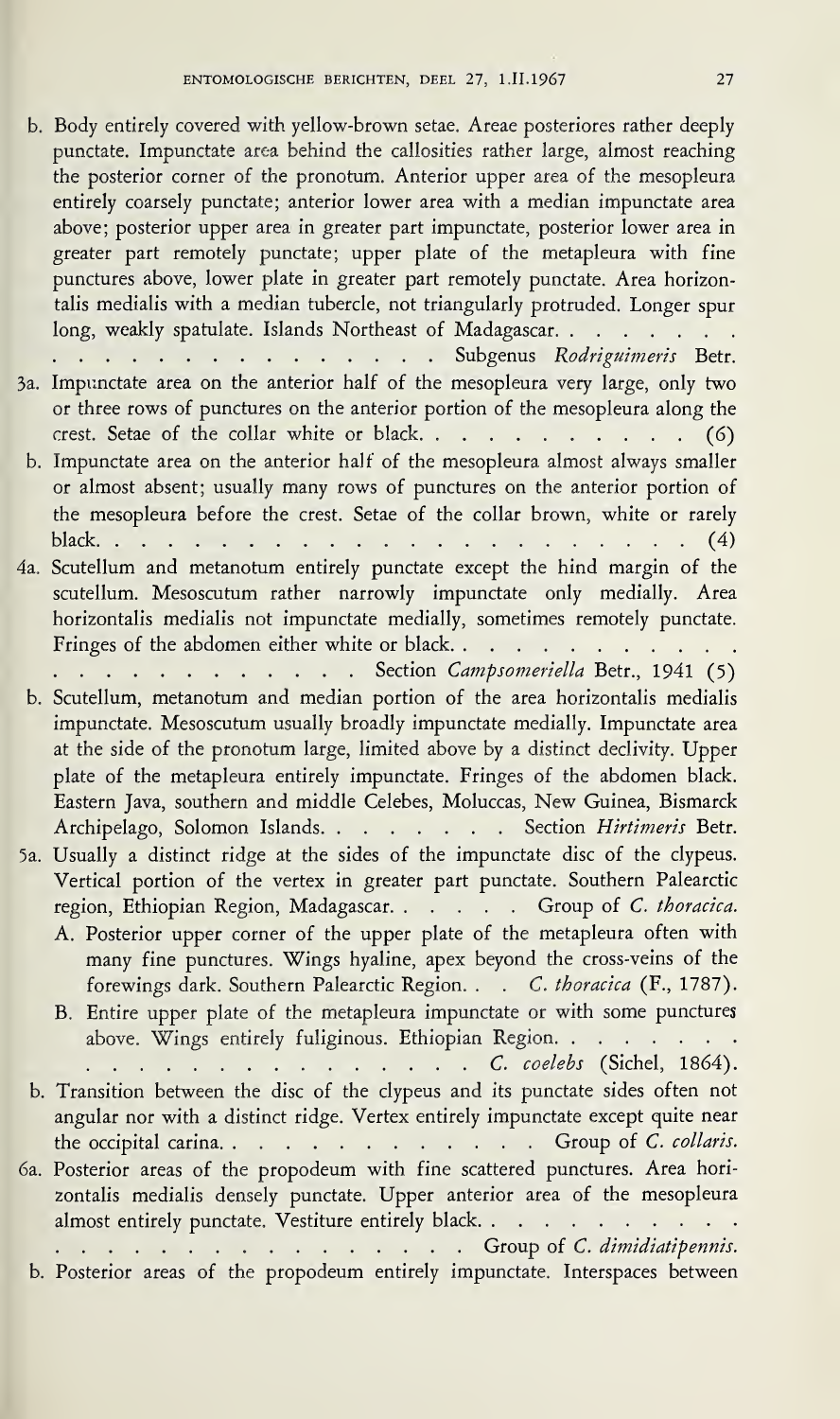the punctures of the area horizontalis medialis larger than their diameters. Vestiture white in part. . . . . . . . Group of C. pseudocollaris. 7a. Area posterior medialis punctate. Impunctate area behind the callosity not limited above by a declivity. Upper portion of the lower posterior area of the mesopleura remotely punctate. First submarginal cell setose only anteriorly and often in its center. Temporal groove shallow. Eastern Ethiopian Region. . . Area posterior medialis punctate. Impunctate area behind the callosity not limited above by a declivity. Upper portion of the lower posterior area of the mesopleura remotely punctate. First submarginal cell setose only ant b. Area posterior medialis impunctate. Impunctate area behind the callosity sharply defined above by a declivity. Upper portion of the lower posterior area of the mesopleura almost impunctate. First submarginal cell setose: anteriorly, broadly along its center, and basally except along the submarginal area or the mesopieura almost impunctate. First submarginal cell setose:<br>anteriorly, broadly along its center, and basally except along the submarginal<br>vein. Temporal groove very deep. Indo-Malayan Region......... .. . . . . . . . . . . . . . . . . Section Annulimeris Betr. LIST OF THE SPECIES AND HIGHER TAXA OF THE GENUS Campsomeriella Subgenus Rodriguimeris, n. subgenus C. (R.) fax Bradley, 1930. C. (R.) rodriguiensis Bradley, 1936. Subgenus Annulimeris Betr. n. subgen. Section Annulimeris Betr. C. (A.) annulata (F., 1793)

Section Madonimeris Betr.

C. (A.) madonensis (Buysson, 1910)  $= ? \mathcal{E}$  C. leptotrichia (Cam., 1910).

Subgenus Campsomeriella Betr., 1941 Section Hirtimeris Betr.

- C. (C.) hirticollis (F., 1804), n. comb, subsp. hirticollis (F. 1804). subsp. hernsteini Betr., 1928.
- C.  $(C.$ ) agilis (Sm., 1858), n. comb.,  $= C.$  leefmansi Betr., 1928.
- C. (C.) manokwariensis (Cam., 1906), n. comb, subsp. Ianhami Kromb., 1963. subsp. manni Kromb., 1963.

Section Campsomeriella Betr., 1941

Group of C. dimidiatipennis.

C. (C.) dimidiatipennis (Sauss.)

Group of C. pseudocollaris.

C. (C.) pseudocollaris Br. and Betr. i. litt.

C. (C.) philippinicola Betr. i. litt.

Group of C. thoracica.

C. (C.) thoracica (F., 1787).